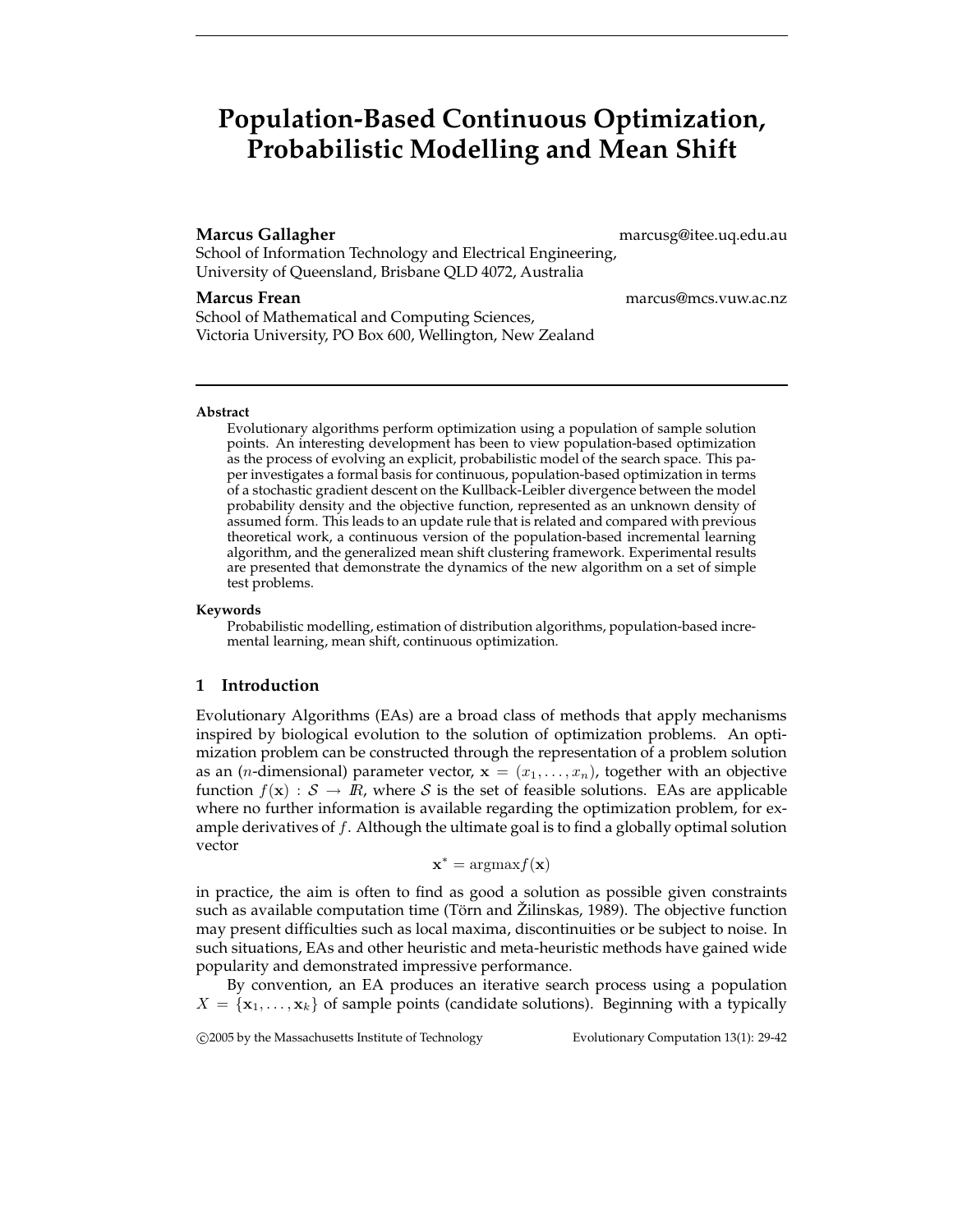randomly generated population, each iteration (generation) of the EA involves the application of a set of genetic operators (e.g, selection, recombination and mutation) to evolve the population for the following generation. In this way an EA explores the search space, using information about the objective function obtained from individual candidate solutions to direct future search. To take a slightly different view, the population (being the only "information" that persists into the next generation) can be thought of as an implicit model of the potentially promising regions of the search space (Baluja, 1997).

In recent years, a number of researchers have focused specifically on this notion of modelling the search space. That is, the model is made an explicit part of the search process, and the algorithm is viewed as performing optimization via the construction and utilization of an inductive model of the solution space. Although several different modelling techniques have been adopted from statistics and machine learning (Boyan et al., 2000), most of the work within the EA community has employed a probabilistic model of the solution space. These methods have become known as Estimation of Distribution Algorithms (EDAs) (Larrañaga and Lozano, 2002), Optimization by Building and Using Probabilistic Models (OBUPM) (Pelikan et al., 2002) or Probabilistic Modelling Evolutionary Algorithms (Gallagher, 2000). To avoid confusion, in this paper we will refer to these methods as EDAs. A general outline of an EDA is:

- 1. Initialize the probability model,  $Q(\mathbf{x})$ .
- 2. Create a population of points <sup>X</sup> by sampling from <sup>Q</sup>(**x**).
- 3. Evaluate the objective function  $f(\mathbf{x})$  for each point in the population:  $F = \{f(\mathbf{x}_1), \ldots, f(\mathbf{x}_k)\}.$
- 4. Update  $Q(x)$  using X and F, via a Selection operator.
- 5. Goto step 2 (until termination condition).

The majority of previous work in combining explicit modelling and EAs has focused on discrete (binary) optimization problems ( $\mathbf{x} \in S \subseteq \{0, 1\}^n$ ), for reviews see (Larrañaga, 2002; Pelikan et al., 2002). One of the first and more widely-known algorithms of this kind is Population-based incremental learning (PBIL) (Baluja, 1994). The PBIL model is a probability vector that provides a simple realization of this notion, modelling solutions encoded as fixed length binary vectors using independent probabilities for each bit value  $x_i \in \{0, 1\}$ . Subsequent work in binary search spaces has involved using more powerful probabilistic models, which can be considered as Bayesian networks with various structural (dependency) constraints (Baluja and Davies, 1997; De Bonet et al., 1997; Etxebrria and Larrañaga, 1999; Pelikan et al., 1999). The motivation for such work is that discovering and exploiting problem structure (i.e., relationships between variables) is an effective way to develop algorithms that scale favourably to high-dimensional problems. In general, this is a key goal throughout machine learning.

Continuous optimization problems ( $\mathbf{x} \in \mathcal{S} \subseteq \mathbb{R}^n$ ) are the focus of several EAs, notably Evolution Strategies (ES) (Schwefel, 1995) and Evolutionary Programming (Fogel, 1995). At their simplest, these algorithms search by generating a new population of sample points as Gaussian perturbations of the current point(s). It is possible to make a connection between continuous EAs such as these and the general EDA framework above. This is done by focusing on the evolution of a probabilistic model itself (which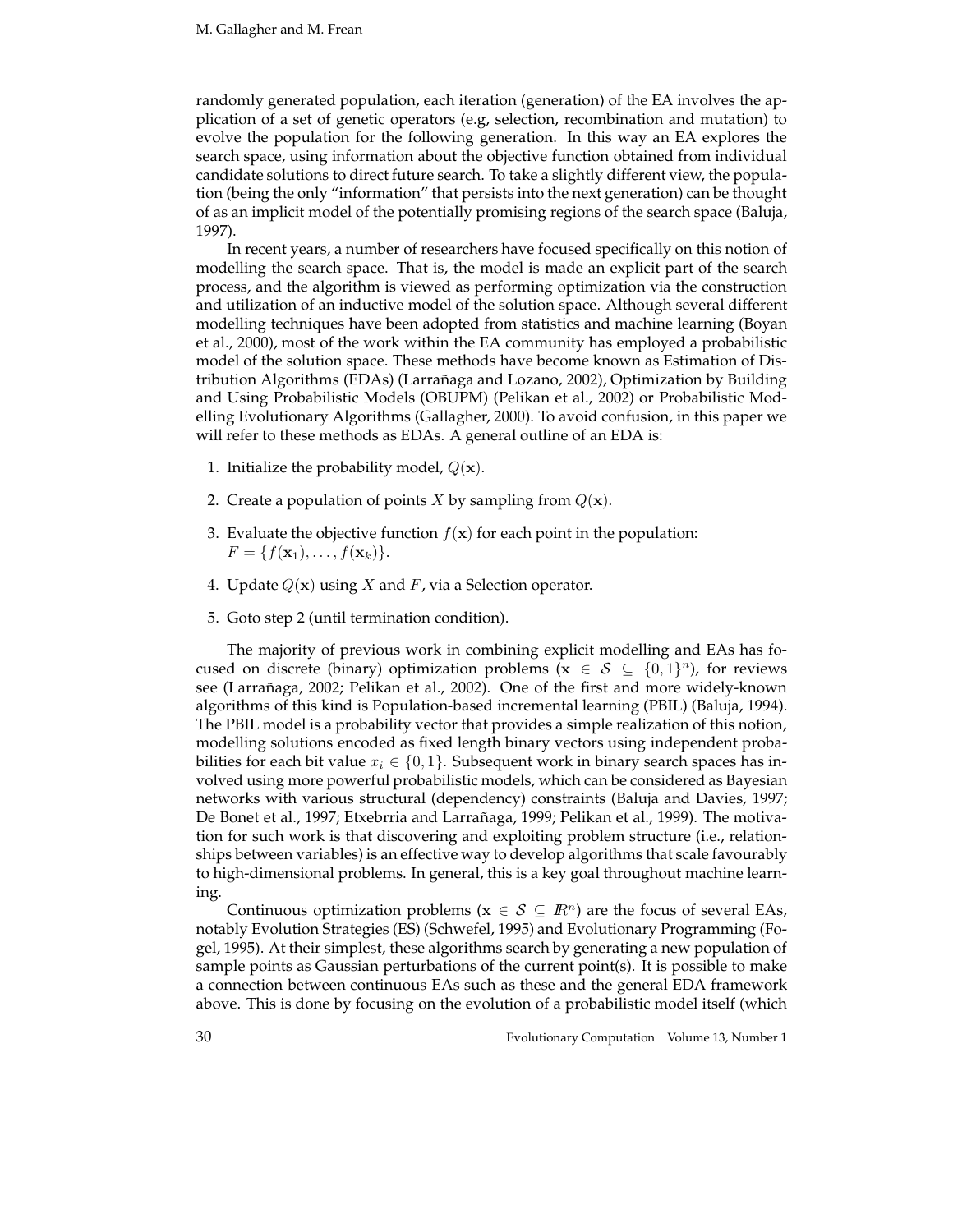is used to generate candidate solutions) rather than the direct evolution of a finite population of candidate solutions. In fact, it can be shown that simple evolution strategies and a continuous version of PBIL based on a Gaussian model (Rudlof and Köppen, 1996; Sebag and Ducoulombier, 1998) are equivalent when the PBIL learning rate is set to its maximum value (Gallagher, 2000). These methods are based on greedy heuristics aided by the stochastic and distributed nature of the search. A number of other models based on density estimators have been proposed for continuous problems, such as histogram, kernel and mixture models (Bosman and Thierens, 1999; Bosman and Thierens, 2000; Gallagher et al., 1999; Gallagher, 2000). While potential advantages of these approaches have been demonstrated, few detailed experimental studies and comparisons of the algorithms are currently available. Furthermore, while the models used in these algorithms are based on probabilistic methods, theoretical understandings of the behaviour of such algorithms are in relatively early stages of development.

This paper explores a theoretical foundation for continuous, population-based optimization using probabilistic modelling. In Section 2, optimization is formulated as incrementally adapting a known probability density <sup>Q</sup>(**x**) to approximate an unknown probability density <sup>P</sup>(**x**), where the latter is of an assumed form and depends on the objective function  $f(\mathbf{x})$ . The adaptation considered minimizes the Kullback-Leibler divergence between  $Q(\mathbf{x})$  and  $P(\mathbf{x})$  using a stochastic gradient descent. We compare this result with a similar existing framework formulated for binary search spaces. The relationship between the framework and existing algorithms (continuous-PBIL and the  $(1, \lambda)$ -ES) is discussed. In Section 3, wider relationships between the developed framework and the generalized mean shift clustering framework are considered. Section 4 presents some experimental results that illustrate the dynamics of the algorithm compared to the continuous PBIL algorithm and Section 5 provides some conclusions and discusses directions for future work.

## **2 Probabilistic Modelling as Gradient Descent**

A simple probabilistic model for a multi-dimensional search space  $\mathbb{R}^n$  assumes that each variable  $x_i$  can be modelled independently; i.e. the joint density  $Q(\mathbf{x})$  factorizes as

$$
Q(\mathbf{x}) = \prod_{j=1}^{n} Q(x^{j}); \mathbf{x} = (x^{1}, \dots, x^{n})
$$
 (1)

Given this restriction, it is sufficient to consider the univariate problem  $(n = 1)$ . The optimization task is assumed to be one of unconstrained maximization.

Suppose we have an objective function  $f(x)$  where  $x \in \mathbb{R}$ . Consider a representation<sup>1</sup> of the objective function  $f(x)$  using a Boltzmann distribution

$$
P(x) = \frac{1}{Z} \exp\left(\frac{f(x)}{T}\right). \tag{2}
$$

For small  $T$  (akin to the temperature in physical systems) all the probability mass concentrates around the highest points on the surface. One appealing feature of the Boltzmann distribution is that it is invariant to arbitrary "vertical" translations of the objective function f. Z is a normalization factor (the partition function) to constrain  $P(x)$  to be a true probability distribution.

<sup>&</sup>lt;sup>1</sup>Such a representation will exist under general conditions.

Evolutionary Computation Volume 13, Number 1 31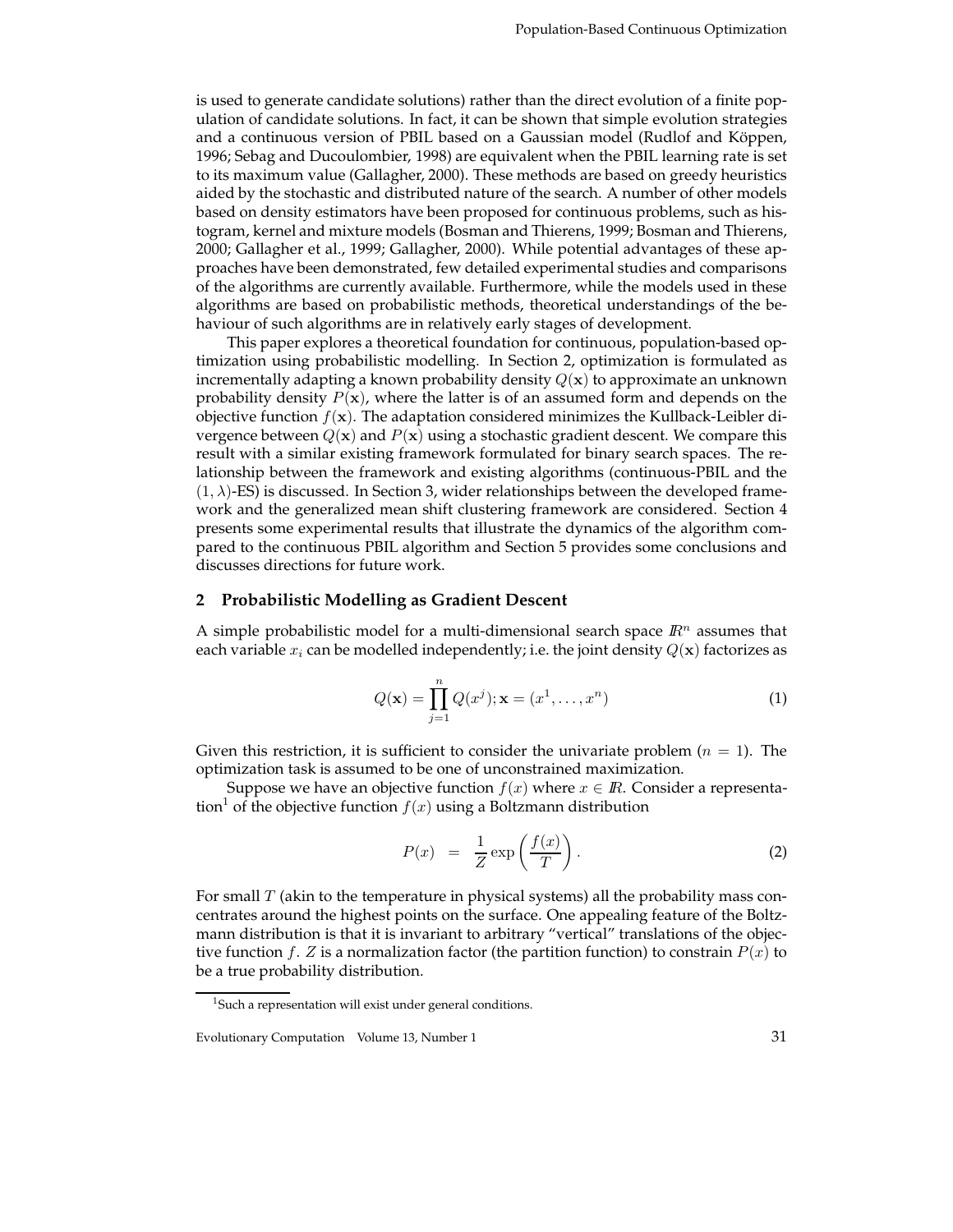Assume that the form of f, and therefore  $P(x)$ , is unknown. One approach to the optimization of  $f$  is to consider approximating  $P(x)$  with some model distribution, <sup>Q</sup>(x), whose analytical form *is* known. For example we could use a Gaussian:

$$
Q(x) = \mathcal{N}(\mu, v) = \frac{1}{(2\pi v)^{1/2}} \exp \left[ -\frac{\|x - \mu\|^2}{2v} \right]
$$

Now consider the Kullback-Leibler divergence between the known distribution,  $Q(x)$  and the unknown one,  $P(x)$ :

$$
K_{Q,P} = \int_{x} Q(x) \log \frac{Q(x)}{P(x)} dx
$$

Given the assumptions above, a well-justified approach is to minimize  $K_{Q,P}^2$ . This is because we search by sampling from our model  $Q$  and, with high probability, samples from  $Q$  will have high objective function values when  $K_{Q,P}$  is minimized. This optimization problem is over the parameter values of  $Q$  (for the Gaussian above, the mean  $\mu$  and variance  $v$ ). Unlike the original optimization problem,  $K_{Q,P}$  is differentiable, and we can consider performing gradient descent on this measure to improve our model by adapting its parameters. It is easy to check that the gradient with respect to a model parameter  $\theta$  is

$$
\frac{\partial K_{Q,P}}{\partial \theta} = \int_{x} \left[ 1 + \log \frac{Q(x)}{P(x)} \right] \frac{\partial Q(x)}{\partial \theta} dx \tag{3}
$$

Now, since  $Q(x)$  is Gaussian,

$$
\log Q(x) = -\frac{\|x - \mu\|^2}{2v} - \frac{1}{2}\log(2\pi v)
$$

and we can substitute for the  $log P$  term in (3). Doing this gives the direction of the gradient of  $K_{Q,P}$  with respect to  $\theta$  as

$$
\int_{x} \left[ 1 - \frac{\|x - \mu\|^2}{2v} - \frac{f(x)}{T} - \log\left(\frac{\sqrt{2\pi v}}{Z}\right) \right] \frac{\partial Q(x)}{\partial \theta} dx \tag{4}
$$

In the following, we assume that  $v$  is given. For the mean  $\mu$  of the Gaussian for  $Q(x)$ , we have

$$
\frac{\partial Q(x)}{\partial \mu} = Q(x) \frac{(x - \mu)}{v}
$$

Substituting this into (4) gives

$$
\frac{\partial}{\partial \mu} K_{Q,P} = \int_x \left[ 1 - \frac{\|x - \mu\|^2}{2v} - \frac{f(x)}{T} - \log\left(\frac{\sqrt{2\pi v}}{Z}\right) \right] Q(x) \frac{(x - \mu)}{v} dx
$$

Notice that the term  $(x - \mu)$  outside the square brackets is odd about  $\mu$ , but that all terms in the square brackets apart from  $f(x)$  are even about  $\mu$  in x, as is  $Q(x)$  itself. Thus each term apart from that involving  $f(x)$  is an integral over all x of an odd function, which is zero since a Gaussian goes to zero faster than any of the other terms.

<sup>&</sup>lt;sup>2</sup>Note this is not the same as the divergence  $K_{P,Q}$ , which is the form more commonly used in machine learning algorithms.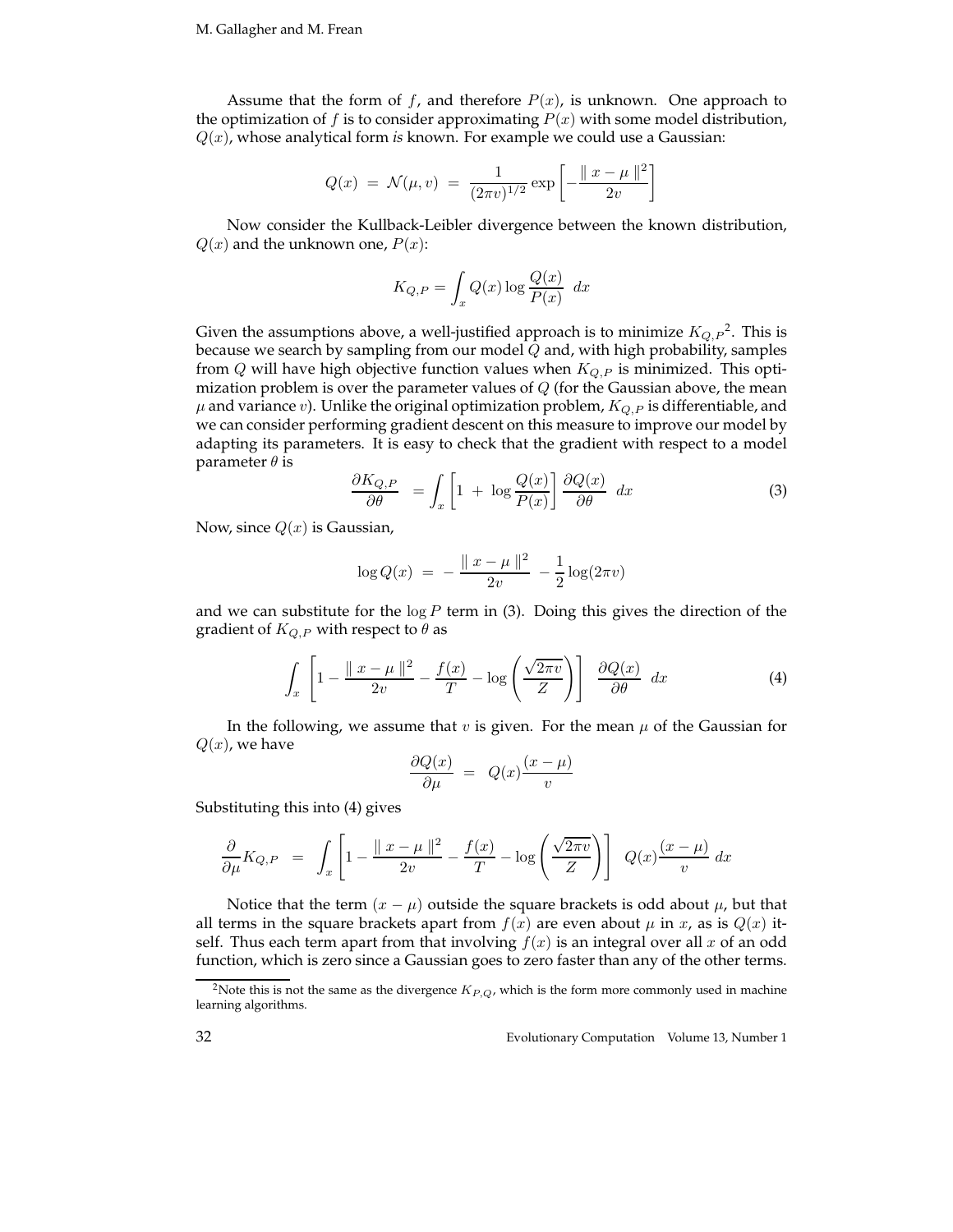In particular this disposes of the unknown normalization Z that would otherwise be troublesome. The gradient now simplifies to

$$
-\frac{1}{vT} \int_x Q(x) (x - \mu) f(x) dx
$$

Everything in this equation is weighted by  $Q(x)$ , so a stochastic approximation to the gradient can be obtained by replacing the integral with a collection of samples  $X =$  ${x_1, \ldots, x_k}$  from  $Q(x)$ ,

$$
\frac{\partial}{\partial \mu} K_{Q,P} \approx -\frac{1}{kvT} \sum_{x_i \in X} (x_i - \mu) f(x_i)
$$

This approximation improves as the number of samples increases, and its expected value is unaffected if we shift all f by a constant amount. Here we use  $\bar{f}(x) = f(x) - \bar{f}$ , where  $\bar{f} = \frac{1}{k} \sum_{i=1}^{k} f(x_i)$  is the sample mean of f in X.<br>The above suggests an iterative procedure for grad

The above suggests an iterative procedure for gradient descent of K*Q,P* (the minus sign disappears from the previous expression, since we aim to move in the directions of negative gradient). At each iteration (i.e., generation) we take some samples from  $Q(x)$ , evaluate  $f(x_i)$  for each of them, and then move the mean  $\mu$  towards each sample by an amount proportional to its objective function value,

$$
\Delta \mu = \alpha \sum_{x_i \in X} (x_i - \mu) \hat{f}(x_i)
$$
\n(5)

where  $\alpha$  plays the role of a learning rate.

This simple algorithm performs stochastic gradient descent (with respect to  $\mu$ ) in the Kullback-Leibler divergence between a multimodal probability distribution which can be made arbitrarily sharply peaked at the maximum of  $f$ , and a unimodal (here Gaussian) approximation to that distribution. We will refer to this algorithm below as P<sub>KLD</sub>.

Note that, unfortunately the gradient with respect to the model variance  $v$  does not simplify in this way: in particular the term involving the normalization  $Z$  does not vanish. This means that in the case of the variance, no simple expression for the exact gradient is available. Whilst estimates of the gradient such as those obtained by MCMC or variational techniques may be possible, in this paper we simply take  $v$  to be a constant.

#### **2.1 Relationship to Previous Work**

There is a close relationship between the framework developed above and work done independently by Berny (2001), although this previous work is developed for binary search spaces, and the derivation is somewhat different (see (Berny, 2000a; Berny, 2000b) for other theoretical insights). In this section we compare and contrast the framework developed above to this previous work. González et al. give a different analysis of PBIL in discrete spaces (González et al., 2000; González et al., 2002).

Berny develops a framework that casts combinatorial optimization as a statistical learning task, to construct a probability distribution model that minimizes one of two criteria. Using our notation from above, the first criteria considered is the KL divergence between a known model distribution and an unknown distribution that is dependent on  $f$ , of the form given in  $(2)$  above. The KL divergence in discrete form is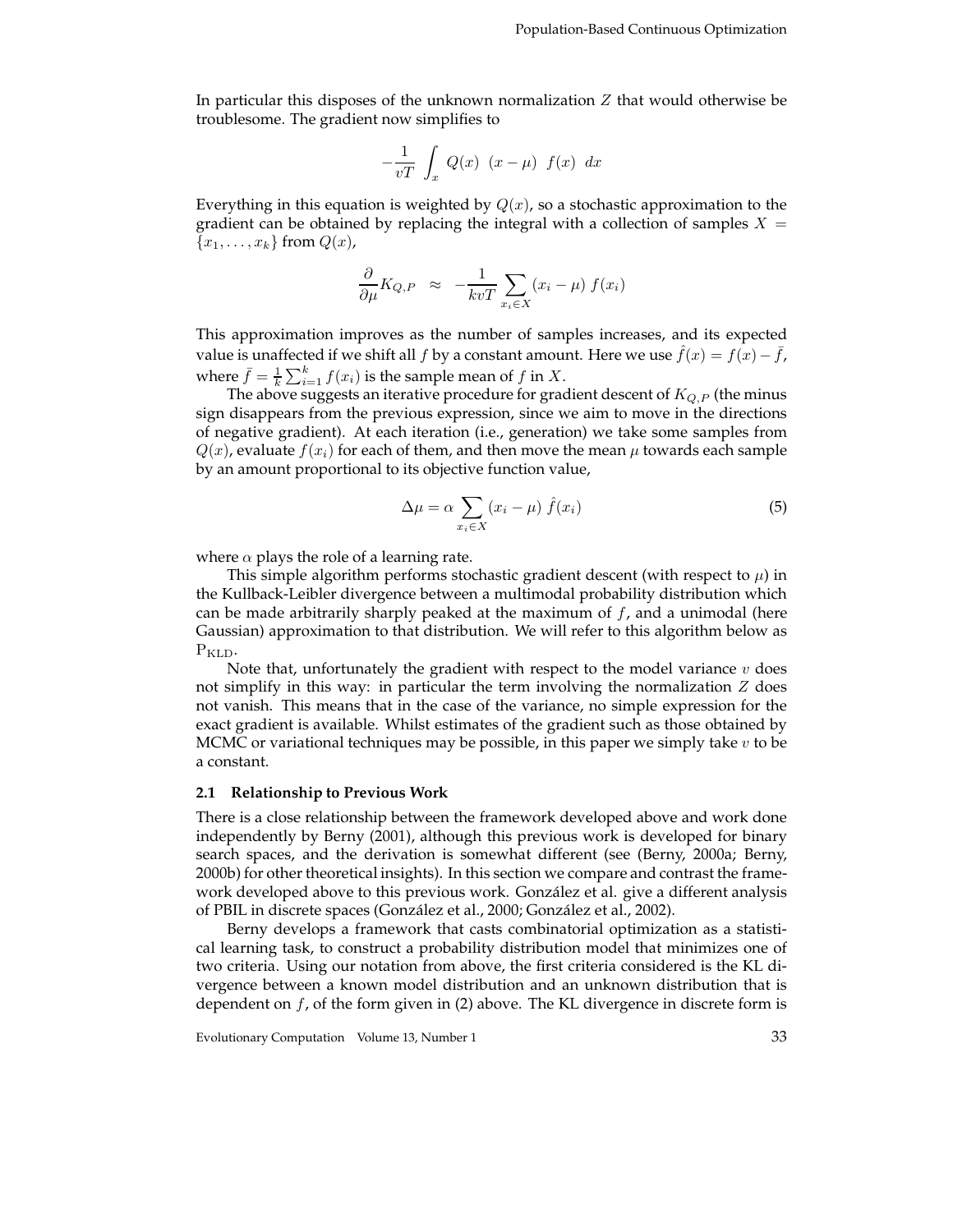used, and under the assumptions that: (a) the temperature parameter,  $T$  is a constant; (b)  $\sum_{x \in \mathcal{S}} Q(x) = 1$  (where  $\hat{\mathcal{S}}$  is the set of all possible bitstrings, x), the problem of mini-<br>mizing the KL divergence is reduced to minimizing the "free energy" of the system F mizing the KL divergence is reduced to minimizing the "free energy" of the system,  $F$ , where

$$
F = E - TS \tag{6}
$$

$$
= \sum_{x \in S} Q(x)f(x) + T \times \sum_{x \in S} Q(x)\log Q(x), \tag{7}
$$

$$
K_{Q,P} = \log Z + \frac{1}{T}(E - TS) \tag{8}
$$

 $F$  is then minimized through a stochastic discrete time dynamical system of the form

$$
\frac{d\theta}{dt}+\frac{\partial F}{\partial \theta}=0
$$

where  $\theta$  is a given parameter of the model probability distribution. Under this discrete formulation, the notion of a population disappears from the resulting algorithm; a model parameter  $\theta$  is updated in an "on-line" fashion based on a single sample (and its cost function value) from the model.

Berny's update rule for free energy minimization performs stochastic gradient descent in the continuous parameter space of  $Q(\mathbf{x})$ . Two specific forms for  $Q(\mathbf{x})$  are then considered: a Bernoulli distribution (suitable for binary search spaces) and the log of a multivariate Gaussian distribution. Because the work was concerned with binary search spaces, samples drawn from  $Q(x)$  need to be discretized (i.e. for each bit,  $x_i \rightarrow x'_i$ <br>where  $x' = 1$  if  $x_i > 0.5$  and  $x' = 0$  otherwise). When optimizing in continuous space where  $\hat{x'_i} = 1$  if  $x_i > 0.5$  and  $x'_i = 0$  otherwise). When optimizing in continuous space this is not of concern and samples from  $O(x)$  can be used directly this is not of concern and samples from  $Q(x)$  can be used directly.

In the above we have considered only the derivation of an update rule for the mean vector of a Gaussian distribution. Berny's update rule for the (log) mean vector is

$$
\Delta \mu = -\alpha (x - \mu)(f(x) + T(1 + \log Q(\mathbf{x}))). \tag{9}
$$

where  $\alpha$  is a learning rate parameter. Comparing (9) with (5), it can be seen that our update rule is very similar, except that the  $T(1 + \log Q(x))$  term disappears in our derivation and our update is based on a set of samples from the model.

Berny goes on to derive an update rule for the full covariance matrix of a multivariate Gaussian model  $Q(x)$ . He also points out a number of practical difficulties associated with the implementation of adapting the covariance matrix in an algorithm.

Despite these details, we agree that the fundamental difference between an algorithm based on stochastic gradient descent of the KL divergence and existing EDAs is that the objective function appears explicitly in the update rule, rather than being made implicit via selection (Berny, 2001). The potential advantages of this approach are discussed below.

### **2.2 PBIL and the** (1, λ)**-Evolution Strategy as an approximation of Gradient Descent on** K*Q,P*

When viewed as a probabilistic modelling algorithm (Gallagher, 2000), the  $(1, \lambda)$ -ES generates a population of  $\lambda$  candidate solutions at time t, and updates the mean,  $\mu$  of the Gaussian model (with constant variance  $v$ ) to the single population point with the best (here maximum) corresponding objective function value

$$
Q^{t}(x) = \mathcal{N}(\mu^{t-1}, v), \quad \mu^{t-1} = \operatorname{argmax}(\{f(\mathbf{x}_1), \dots, f(\mathbf{x}_k)\})
$$
(10)

34 Evolutionary Computation Volume 13, Number 1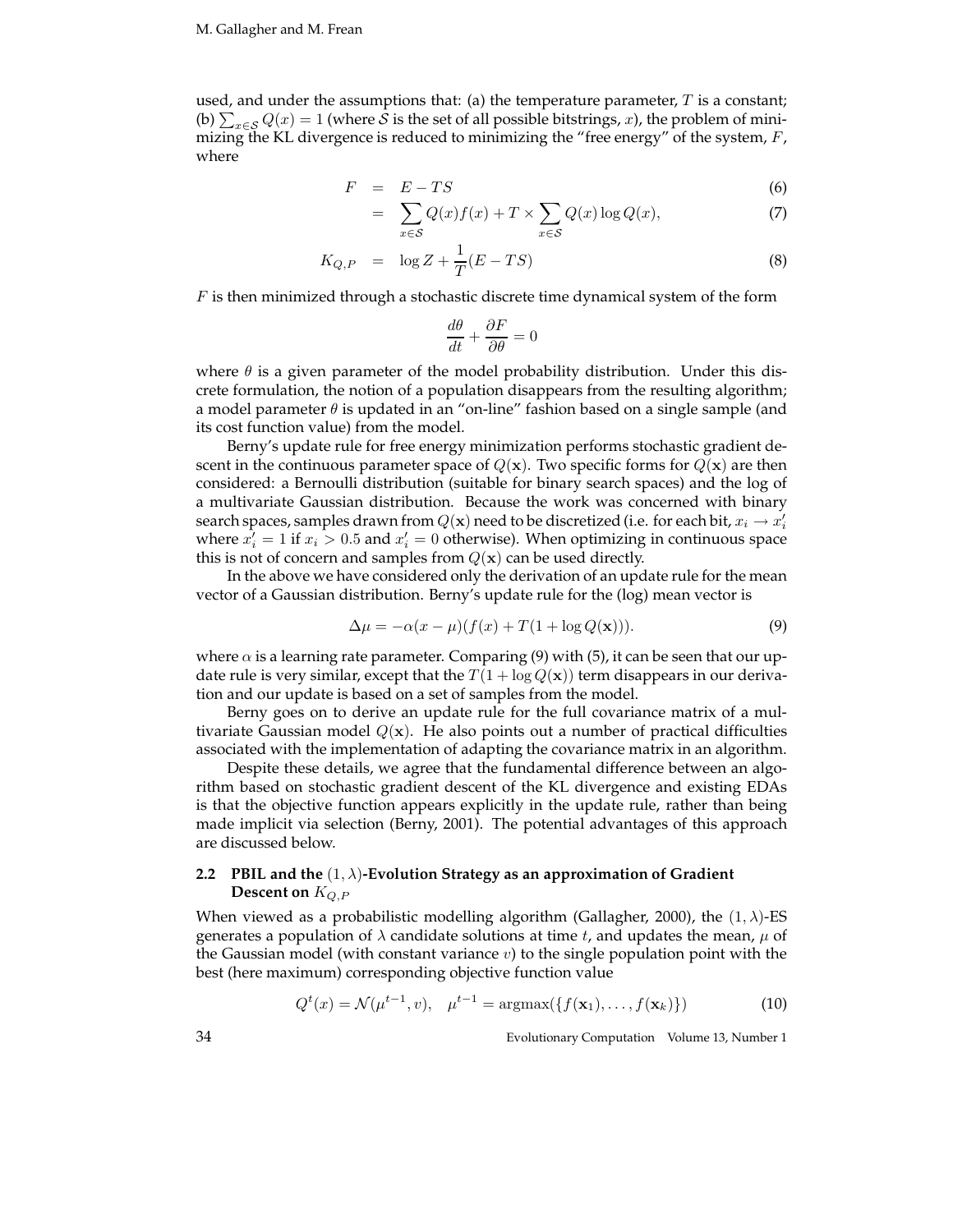Similarly, continuous-PBIL updates  $\mu_t$  based on the learning rule

$$
\mu^t = (1 - \alpha)\mu^{t-1} + \alpha \operatorname{argmax}(\{f(\mathbf{x}_1), \dots, f(\mathbf{x}_k)\})
$$
\n(11)

Comparing (10) and (11) with (5) above, PBIL and the  $(1, \lambda)$ -ES can be seen as performing a crude approximation of the gradient descent of K*Q,P* described in the framework above. The distinguishing feature of the  $P_{KLD}$  update rule is the absence of a selection operator<sup>3</sup>. Instead of utilizing all points in the current population (weighted by their objective function values), only the best point in the current population is selected (ignoring the single corresponding  $f$  value). This approximation may be satisfactory when the objective function value of the best sample in the current population is significantly greater than those of the rest of the population (an outlier in that sample of f values), but there is no reason to expect that this would be likely in practice. In the case of PBIL (11) the effect of this is offset by updating  $\mu^t$  using an averaging trace of values at previous time steps. An extension to the PBIL learning rule that has been used is to update the model based on a subset of the population, i.e. to move the mean vector in the direction of the average of the best few samples and in the negative direction of the average of the worst few samples in the current population (Baluja, 1997; Sebag and Ducoulombier, 1998). Utilizing the best few samples is in fact a better approximation to the stochastic gradient descent of K*Q,P* as described above. It has also been shown that moving away from the worst few samples is also an improvement to this same approximation (**?**). Note that in this case it must be assumed that the mean of the objective function values is zero (as in Equation 5 above) and that negative values are exponentiated before being used in the update. In any case, most samples are still disregarded in this type of scheme. It is worth noting that in implementation, when more than one of the best and/or worst samples are used, the population must be at least partially ordered according to f values, to determine these best/worst subsets. This is an additional computational cost which may be significant for large population sizes<sup>4</sup>. Finally, in this version of PBIL the f values corresponding to the subset of samples used to update the model are not used: the selected samples are unweighted in the learning rule summation. An alternative way to think about this is that the realvalued function  $f(\mathbf{x})$  is arbitrarily thresholded to a binary value, with the number of ones being the number of "best" sample points utilized.

#### **3 Comparison with Existing Methods and Mean Shift Clustering**

In this section, we relate  $P_{KLD}$  and the framework developed in Section 2 to a framework for clustering algorithms known as Generalized Mean Shift (Fukunaga and Hostetler, 1975; Cheng, 1995). In the simplest case, the mean shift algorithm clusters a set of data by (simultaneously) moving each point towards the sample mean  $\bar{\mathbf{x}} = \frac{1}{k} \sum \mathbf{x}_i$  of the data set

$$
\mathbf{x}_i \propto \mathbf{x}_i - \bar{\mathbf{x}} \tag{12}
$$

Generalizing this idea, the nature of the clustering can be varied through the use of a kernel function over points in the data set. This allows the movement of points to be dependent on a subset of the data, or to cause points to be weighted in the calculation of the sample mean. For example, a "flat" kernel of radius  $r$  calculates the mean value of points that are less than or equal to a distance  $r$  away from the given

 $3$ Thereby in some sense removing the final "genetic operator from the genetic algorithm" (Baluja, 1994).

<sup>4</sup>Another alternative is to consider a different selection scheme, e.g. Boltzmann or fitness proportional selection.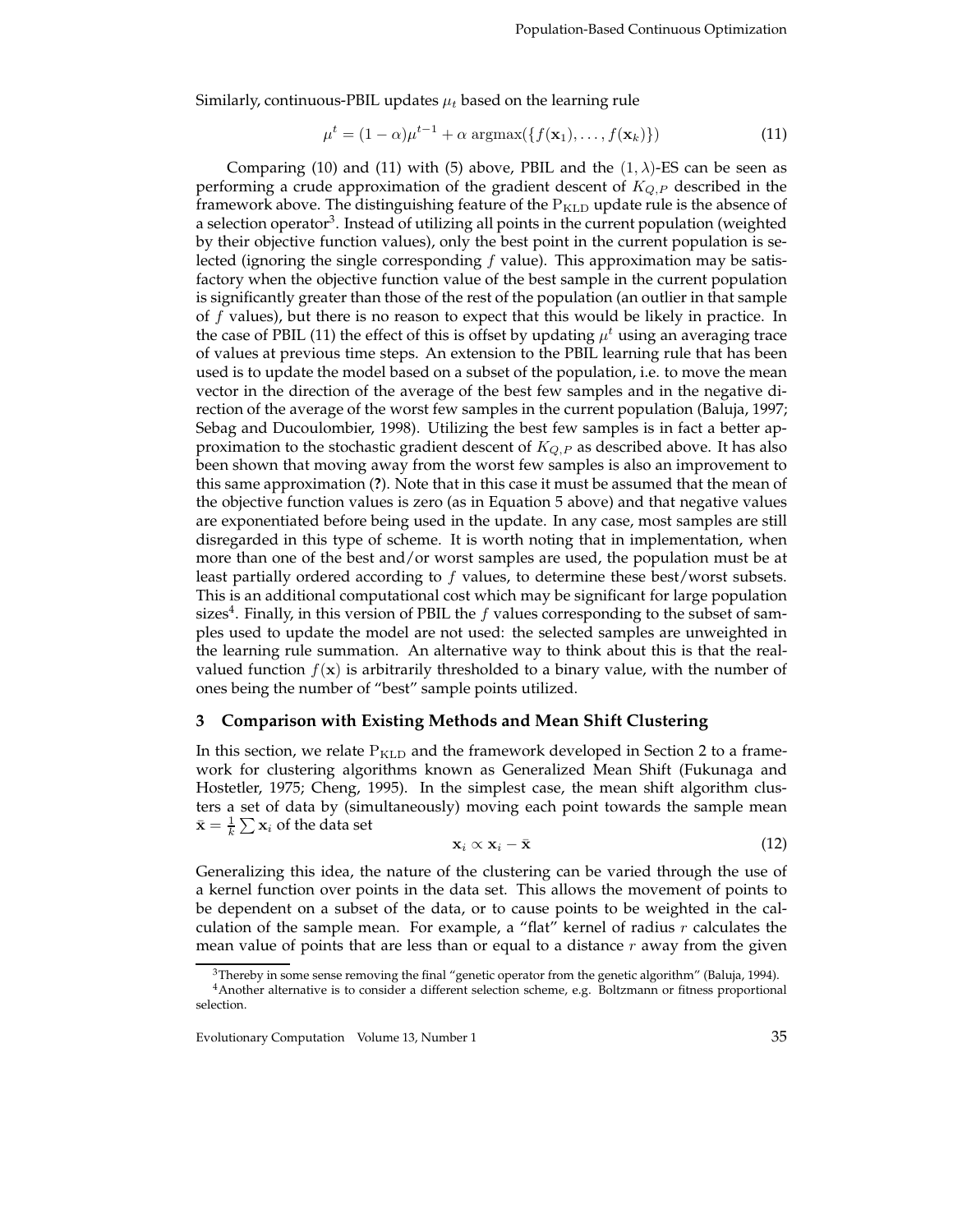sample point to be shifted; points outside this radius do not affect the shift of the sample point. Another example is a Gaussian kernel, that weights points in the sample mean calculation according to a Gaussian with mean at the given sample point to be shifted. Intuitively, these kernels implement clustering which is localized. The mean shift framework also allows for the contribution of data points in the sample mean calculation to be weighted by some function,  $w(\mathbf{x})$ . Finally, the framework considers the case where the data is partitioned into two subsets,  $P$  and  $T$ , where each element of  $T$ is mean-shifted based on the basis of  $P$  which itself remains fixed. If  $T$  is  $P$ , the mean shift algorithm is considered a blurring process of the data. The well-known  $k$ -means clustering algorithm can be seen as a limiting case of the mean shift algorithm (Cheng, 1995).

Hence, generalized mean shift moves a data point **x** to a new location, **x** , using

$$
\mathbf{x} \leftarrow \mathbf{x}'; \quad \mathbf{x}' = \frac{\sum_{\mathbf{x}_i \in X} K(\mathbf{x}_i - \mathbf{x}) w(\mathbf{x}_i) \mathbf{x}_i}{\sum_{\mathbf{x}_i \in X} K(\mathbf{x}_i - \mathbf{x}) w(\mathbf{x}_i)}
$$
(13)

where K is the kernel function, the  $\mathbf{x}_i$  are elements of the data set  $\mathcal{P}$  and w is the weighting function. The algorithm shifts points simultaneously in an iterative procedure.

In the case of a Gaussian kernel function, it can be shown (Cheng, 1995) that the mean shift algorithm of (13) moves in the gradient direction of the density estimate at **x** given by

$$
\sum_{\mathbf{x}_i \in X} K(\mathbf{x}_i - \mathbf{x}) w(\mathbf{x}_i)
$$
\n(14)

This confirms the intuition that clustering a data set, by simultaneously adjusting points towards the sample mean of the Gaussian kernel density estimator defined over that data set, will move the data towards local modes of the density estimate.

It is possible to closely relate generalized mean shift to the framework developed in Section 2. In fact, Cheng briefly considers a global optimization algorithm based on mean shift, which involves using the objective function as the weighting function in into (14), i.e.  $w(\mathbf{x}_i) = f(\mathbf{x}_i)$  (Cheng, 1995)<sup>5</sup>. Assuming an approximately uniform distribution of the points in P (with, for example,  $\mathcal{T} = \mathcal{P}$  initially), the algorithm will find multiple local optima based on the given (weighted) kernel density estimator. Now, compare this idea with the framework of Section 2 (Equation 5). Initially, ignore the  $f$ term in the update rule. While there is no kernel function in our framework, the population at each iteration is generated from a Gaussian centered at the current model (mean) value. The density of points in the population will reflect this Gaussian distribution, which is approximately (given a finite number of samples) the same as weighting a uniform distribution of points by a Gaussian kernel function.

Next, consider the model mean vector  $\mu$  as a (singular) data set  $\tau$ , and the population generated from  $Q(x)$  at a given iteration of the algorithm as the data set  $P$ . It is evident that Equation 14 will, in a single iteration, move  $Q(\mathbf{x})$  towards the sample mean of  $P$ , which is equivalent to the mean shift procedure. However, because our P<sub>KLD</sub> algorithm generates a new population at each iteration (that itself depends on the updated  $\mathcal{T}$ ), the generalized mean shift framework cannot describe the algorithm over a sequence of iterations. This reasoning is not changed by including the objective function weighting term in the update rule for both procedures. In our approach, the model used to approximate the unknown distribution is explicit, and the unknown distribution is explicitly a function of  $f(\mathbf{x})$ . The basis of mean shift is a kernel density

<sup>5</sup>To our knowledge, no further investigations or evaluation of this algorithm have been carried out.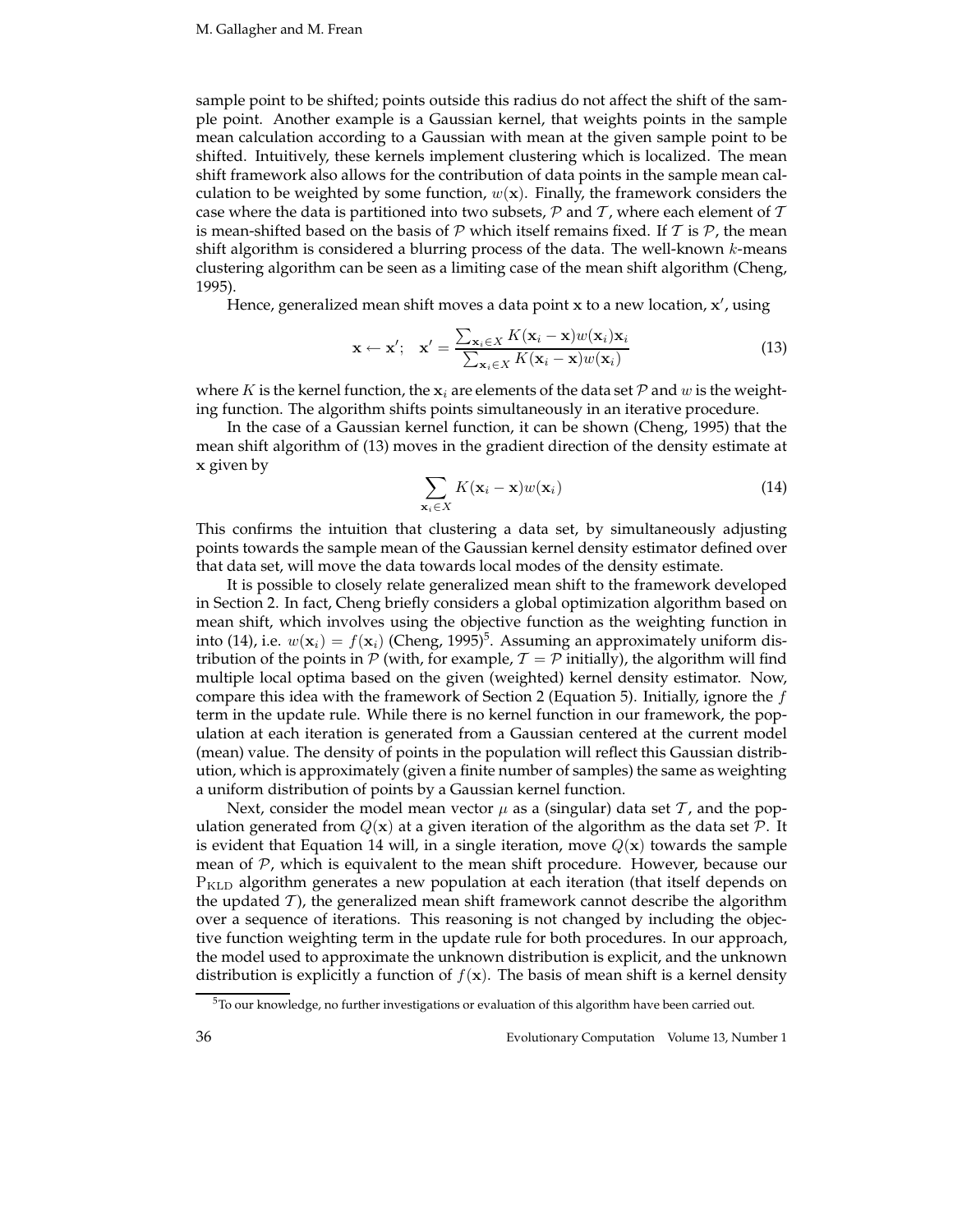

Figure 1: The mean (left) and standard deviation (right) of the evolution of the learning curve for the model parameter,  $\mu$  on the sphere function. Curves are for the different population sizes indicated.

estimator, and its application to optimization is achieved implicitly via the weighting of component kernels.

#### **4 Experimental Results**

In this section we explore the performance of the proposed gradient descent method, <sup>P</sup>KLD and compare it to the standard continuous-PBIL algorithm in some simple problem settings. These experiments are not intended to provide a comprehensive empirical evaluation of the problem-solving performance of  $P_{KLD}$ . Rather, since the contribution of the paper is mainly theoretical, we intend to gain some understanding of the dynamics of the algorithm in practice.

Firstly, consider a "flat" objective function,  $f(x) = c$  for some constant value c (e.g.  $c = 1$ ). Ignoring the  $f(x_i)$  term and learning rate  $\alpha$ , and remembering that the samples  $x_i$  are generated from a Gaussian with mean  $\mu$ , Equation 5 will implement a simple random walk with Gaussian distributed stepsizes. This component of the equation will result in a relatively noisy trajectory about the mean value, and may wander an arbitrary distance from the mean value, but will on average be a distance  $\sqrt{\sigma}$  from the mean. The  $\hat{f}(x_i)$  term in Equation 5 will bias the stochastic process towards higher objective function values, while the constant  $\alpha$  will scale down the fluctuations of the update values.

The parabolic "sphere" function,  $f(x) = x^2$  is often used in studies of ESs, partly because it is a smooth, unimodal function and as such is useful for studying the basic dynamics of a stochastic algorithm. We used a 1-D sphere function to study the influence of the two parameters of  $P_{KLD}$ , the learning rate,  $\alpha$  and the population size,  $\mu$  on the progress of the algorithm in terms of the updating of the model parameter,  $\mu$ . Figure 1 summarizes the convergence of  $\mu$  over 500 generations for population sizes of 1, 10 and 100. The learning rate in each case was fixed at  $\alpha = 0.1$ . Figure 1 left and right show the mean and standard deviation respectively, over 100 separate runs of the algorithm from a fixed starting point ( $\mu = 3.0$ ). As expected, an increase in population size leads to higher stability and lower fluctuations in these learning curves, as the estimate of the gradient of the Kullback-Liebler divergence improves (see Section 2). Figure 2 shows a similar pair of curves for different values of learning rate ( $\alpha = 0.01, 0.1, 1.0$ )

Evolutionary Computation Volume 13, Number 1 37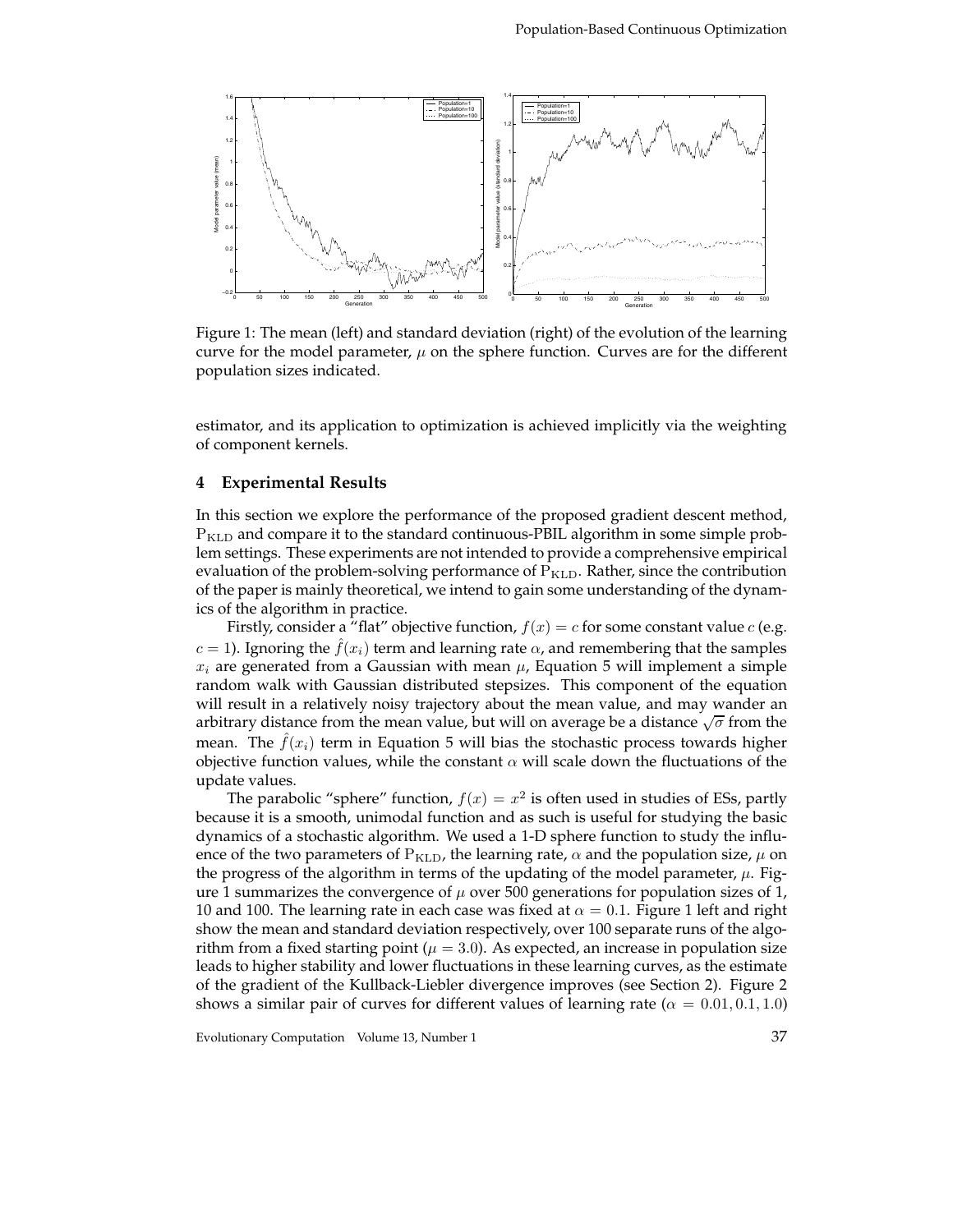

Figure 2: The mean (left) and standard deviation (right) of the evolution of the learning curve for the model parameter,  $\alpha$  on the sphere function. Curves are for the different learning rate values indicated.

with a population size of 100. Considering that the Kullback-Liebler divergence for this simple function will be a smooth, unimodal function of  $\mu$ , the results of these experiments can be understood in terms of a stochastic gradient descent on a unimodal surface with finite step size (where here, population size controls the quality of the stochastic approximation and  $\alpha$  controls the step size). Hence, increasing the value of  $\alpha$ leads to oscillatory behaviour about the optimum point, and there will be some critical value beyond which the descent will diverge (see, e.g.(Hertz et al., 1991)).

The final set of experiments considered the performance of  $P_{KLD}$  on a non-smooth function, and compares its dynamics with the standard continuous-PBIL algorithm. Figure 3 (left) illustrates the test functions used, based on an inverted parabolic bowl  $(f_1)$  and corrupting this function with different levels of Gaussian (white) noise ( $\sigma =$ 1.0 for  $f_2$  and  $\sigma = 4.0$  for  $f_3$ ). Note that for  $f_2$  and  $f_3$ , the noise is additive, so the actual value returned by the objective function changes with successive evaluations. Intuitively, increasing the variance of the noise corrupting  $f$  leads to a more difficult optimization problem. The evolution of the mean of the Gaussian model distribution tends towards the optimum point of the objective function. At the optimum, sampling from the distribution will yield the best possible points (meaning those with the highest objective function values), given its fixed form and variance.

For each algorithm, the model (mean value) was again initialized to 3.0 and the population size was set to 10. Trial and error was used to identify values for the adjustable parameters that gave roughly the same average convergence behaviour on  $f_1$ : for both algorithms the variance of the Gaussian model  $v$  was set to 1.0, while for PBIL,  $\alpha = 0.05$  and for  $P_{\text{KLD}}$ ,  $\alpha = 0.01$ .

Figure 3 (right) shows the result of running the algorithms on  $f_1$ , in terms of the evolution of the mean vector of the Gaussian model. The mean and standard deviation over 20 trials are shown. It is clear that the convergence of the mean value is very smooth for PBIL compared to  $P_{KLD}$  ("KLD" in the figures), where the random walklike behaviour leads to a noisier and more variable convergence. Both algorithms are able to approach the optimal mean value, 0, within 100-200 generations. Once found, the mean value remains close to the optimal value under both algorithms, but  $P_{KLD}$  is much more irregular. In hindsight, PBIL seems to be a better algorithm to optimize a smooth, unimodal function such as  $f_1$ .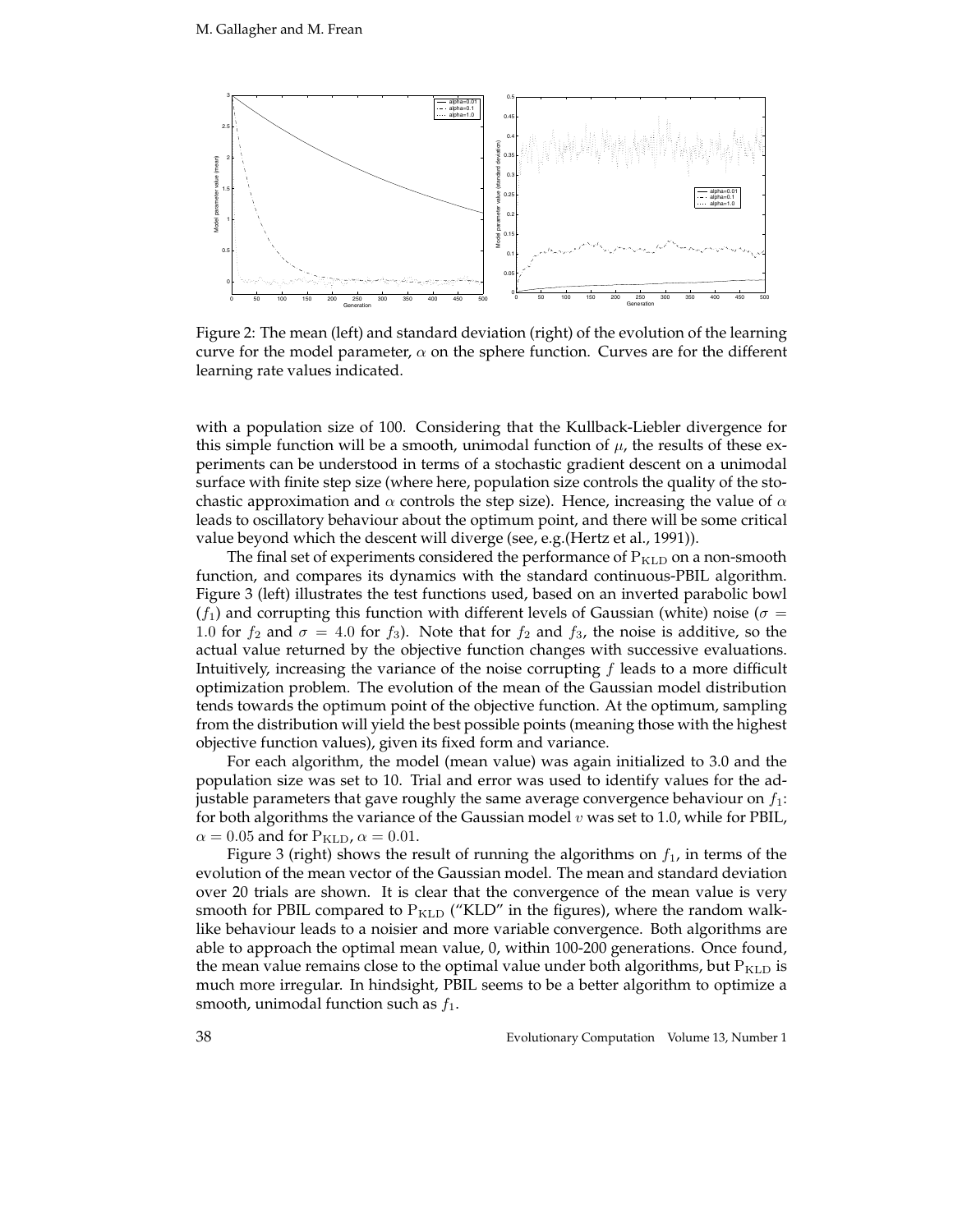

Figure 3: Left: Three test functions used in the simulations.  $f_1$ : An inverted parabolic bowl (thin line);  $f_2$  (thick line):  $f_1$  with added Gaussian noise ( $\sigma = 1$ );  $f_3$  (dashed line):  $f_1$  with added Gaussian noise ( $\sigma = 4$ ). Right: Evolution of the mean parameter for the  $P_{\text{KLD}}$  and PBIL algorithms, on the smooth bowl function  $(f_1)$ . Curves shown are the average (solid lines) and upper and lower standard deviation (dashed lines) of results for each algorithm, over 20 trials.

In the next two experiments, all parameter values are held fixed, but the objective functions  $f_2$  and  $f_3$  are used. Results are shown in Figures 4 (left) and 4 (right) respectively. Comparing these results with Figure 3 (right), two main trends are evident. Firstly, the presence of noise in the objective function has a dramatic impact on the convergence of PBIL. The mean vector takes much longer to approach the optimal value, and its convergence is less stable and more stochastic (mean and standard deviation curves). In contrast,  $P_{KLD}$  is largely unaffected by the presence of noise in the objective function, approaching the optimal mean value, on average, in a similar amount of time for  $f_1$ ,  $f_2$  and  $f_3$ . For the very noisy function  $f_3$ , the mean and standard deviation curves for  $P_{KLD}$  show some deterioration, but the algorithm clearly provides faster convergence on  $f_3$  than PBIL.

#### **5 Conclusion**

This paper has developed a theoretical framework to interpret the dynamics of continuous evolutionary algorithms based on probabilistic modelling. Under this framework, the basic continuous-PBIL algorithm and the  $(1, \lambda)$ -ES approximate a stochastic gradient descent of the Kullback-Leibler divergence between the chosen probability model and an assumed target density. The framework also leads to an alternative algorithm assuming a simple Gaussian probability model, which uses all of the information obtained during search (i.e. the entire population and its associated objective function values) to update the probability model. We have shown that the framework complements an existing theoretical framework developed for discrete model-based EAs, and also with the generalised mean shift framework developed in the context of clustering algorithms. The experimental results presented illustrate the stability and fluctuations of the algorithm on a simple problem, and indicate that the proposed algorithm has a robustness to noise in the objective function, and has a more stochastic behaviour than PBIL.

There are several interesting possibilities for future work using the ideas presented in this paper. A comprehensive empirical study of the  $P_{\text{KLD}}$  algorithm is needed to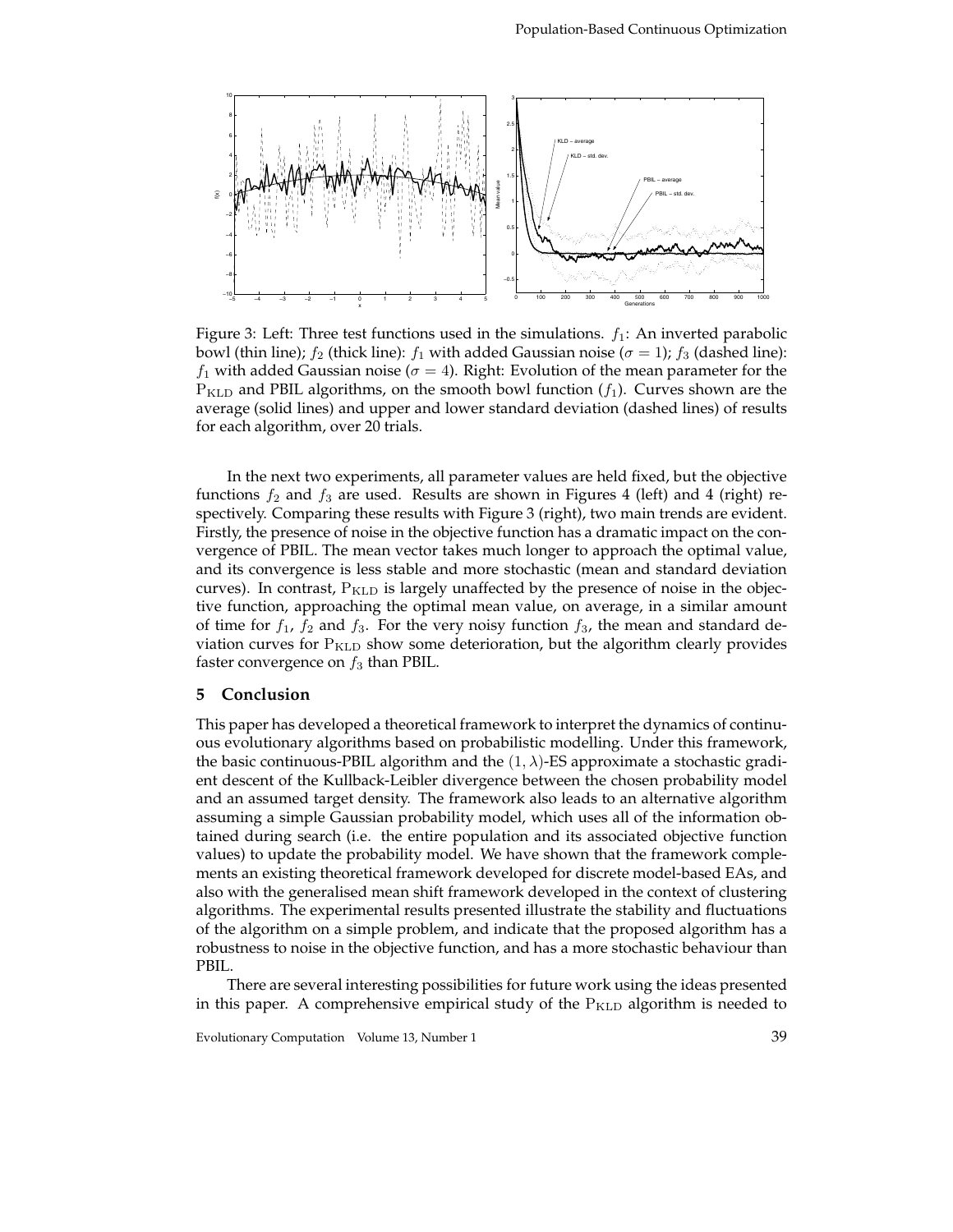

Figure 4: Left: Evolution of the mean parameter for the  $P_{KLD}$  and PBIL algorithms, on the bowl function with moderate noise  $(f_2)$ . Curves shown are the average (solid lines) and upper and lower standard deviation (dashed lines) of results for each algorithm, over 20 trials. Right: Evolution of the mean parameter for the  $P_{KLD}$  and PBIL algorithms, on the bowl function with high noise  $(f_3)$ . Curves shown are the average (solid lines) and upper and lower standard deviation (dashed lines) of results for each algorithm, over 20 trials.

investigate its performance at solving more challenging problems (including multidimensional and real-world problems), as well as investigating the behaviour of the method across a range of values of its adjustable parameters. From a more theoretical perspective, we are interested in exploring the application of the framework to more flexible probability models. The relationship to mean shift clustering also deserves further investigation, particularly in the context of existing EDAs based on kernel and Gaussian mixture model density estimators (Bosman and Thierens, 1999; Bosman and Thierens, 2000; Gallagher et al., 1999; Gallagher, 2000).

#### **References**

- Baluja, S. (1994). Population-Based Incremental Learning: A method for integrating genetic search based function optimization and competitive learning. Technical Report CMU-CS-94-163, School of Computer Science, Carnegie Mellon University.
- Baluja, S. (1997). Genetic algorithms and explicit search statistics. In Mozer, M., Jordan, M., and Petsche, T., editors, *Advances in Neural Information Processing Systems*, volume 9, pages 319–325, Cambridge, MA. The MIT Press.
- Baluja, S. and Davies, S. (1997). Using optimal dependency-trees for combinatorial optimization: Learning the structure of the search space. Technical Report CMU-CS-97-107, Carnegie Mellon University.
- Berny, A. (2000a). An adaptive scheme for real function optimization acting as a selection operator. In Yao, X. and Fogel, D., editors, *First IEEE Symposium on Combinations of Evolutionary Computation and Neural Networks*, pages 140–149. IEEE.
- Berny, A. (2000b). Selection and reinforcement learning for combinatorial optimization. In et al., M. S., editor, *Parallel Problem Solving from Nature - PPSN VI*, volume 1917 of *Lecture Notes in Computer Science*, pages 601–610. Springer Verlag.
- Berny, A. (2001). Statistical machine learning and combinatorial optimization. In Kallel, L., Naudts, B., and Rogers, A., editors, *Theoretical Aspects of Evolutionary Computation*, pages 287–306. Springer Verlag.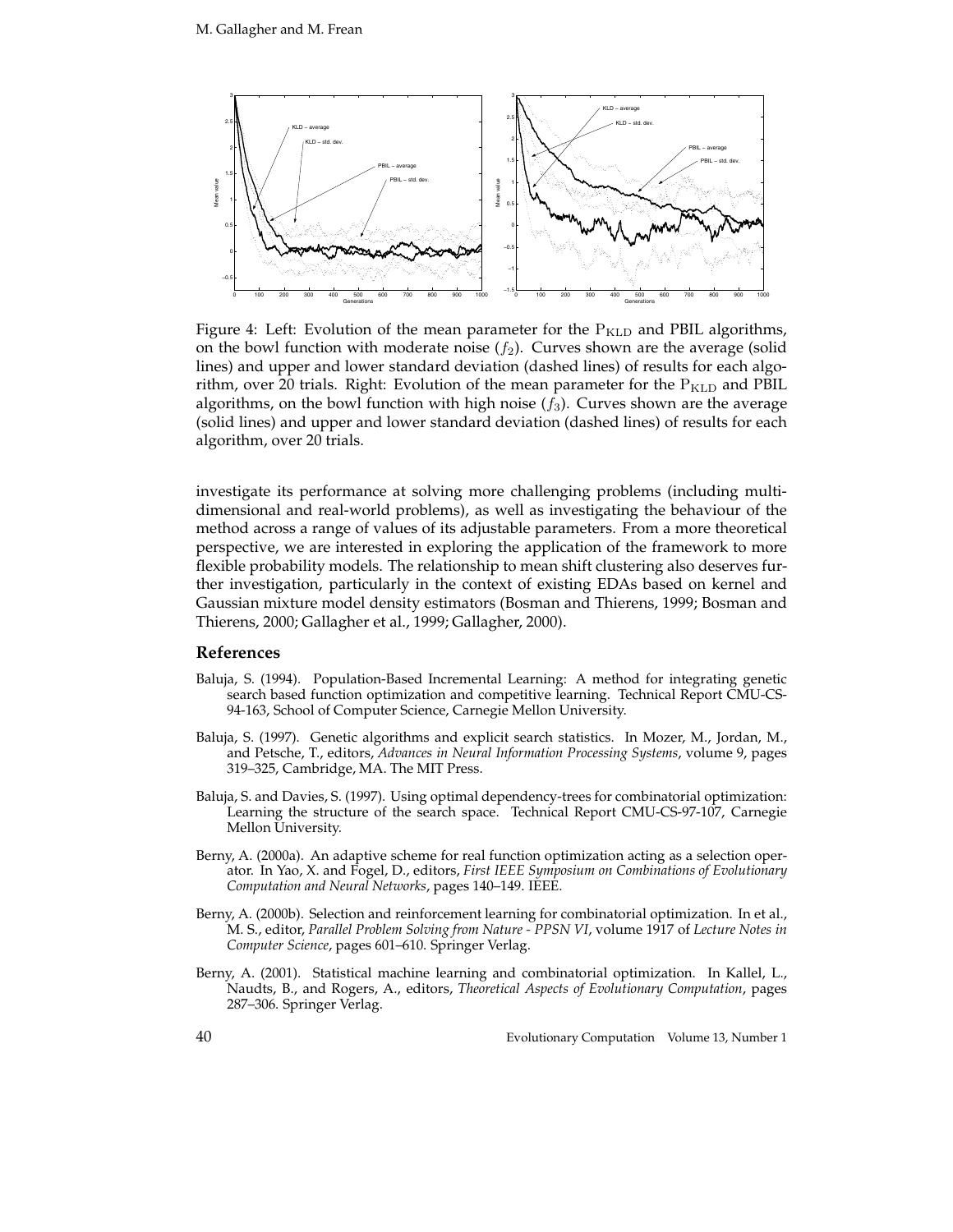- Bosman, P. A. N. and Thierens, D. (1999). An algorithmic framework for density estimation based evolutionary algorithms. Technical Report UU-CS-1999-46, Department of Computer Science, Utrecht University.
- Bosman, P. A. N. and Thierens, D. (2000). Expanding from discrete to continuous estimation of distribution algorithms: The IDEA. In *Parallel Problem Solving from Nature - PPSN VI*, volume 1917 of *Lecture Notes in Computer Science*, pages 767–776.
- Boyan, J., Buntine, W., and (eds.), A. J. (2000). Statistical machine learning for large-scale optimization. *Neural Computing Surveys*, 3:1–58.
- Cheng, Y. (1995). Mean shift, mode seeking and clustering. *IEEE Transactions on Pattern Analysis and Machine Intelligence*, 17(8):790–799.
- De Bonet, J. S., Isbell, Jr., C. L., and Viola, P. (1997). MIMIC: Finding optima by estimating probability densities. In *Advances in Neural Information Processing Systems*, volume 9, pages 424–430.
- Etxebrria, R. and Larrañaga, P. (1999). Global optimization with Bayesian networks. In 2nd *Symposium on Artificial Intelligence/CIMAF99*, pages 332–339.
- Fogel, D. B. (1995). *Evolutionary computation : toward a new philosophy of machine intelligence*. IEEE Press, New York.
- Fukunaga, K. and Hostetler, L. D. (1975). The estimation of the gradient of a density function, with applications in pattern recognition. *IEEE Transactions on Information Theory*, IT-21(1):32– 40.
- Gallagher, M. (2000). *Multi-layer perceptron error surfaces: visualization, structure and modelling*. PhD thesis, Dept. Computer Science and Electrical Engineering, University of Queensland.
- Gallagher, M., Frean, M., and Downs, T. (1999). Real-valued evolutionary optimization using a flexible probability density estimator. In Banzhaf, W. and et al., editors, *Proc. Genetic and Evolutionary Computation Conference (GECCO'99)*, pages 840–846, San Francisco, CA. Morgan Kaufmann.
- González, C., Lozano, J. A., and Larrañaga, P. (2000). Analyzing the PBIL algorithm by means of discrete dynamical systems. *Complex Systems*, 12(4):465–479.
- González, C., Lozano, J. A., and Larrañaga, P. (2002). Mathematical modelling of discrete estimation of distribution algorithms. In Larrañaga, P. and Lozano, J. A., editors, *Estimation of Distribution Algorithms : A New Tool for Evolutionary Computation*, chapter 6, pages 147–163. Kluwer.
- Hertz, J., Krogh, A., and Palmer, R. G. (1991). *Introduction to the Theory of Neural Computation*. Addison-Wesley, Redwood City, CA.
- Larrañaga, P. (2002). A review on estimation of distribution algorithms. In Larrañaga, P. and Lozano, J. A., editors, *Estimation of Distribution Algorithms : A New Tool for Evolutionary Computation*, chapter 3, pages 57–100. Kluwer.
- Larrañaga, P. and Lozano, J. A., editors (2002). *Estimation of Distribution Algorithms : A New Tool for Evolutionary Computation*. Kluwer.
- Pelikan, M., Goldberg, D. E., and Cantú-Paz, E. (1999). BOA: The Bayesian optimization algorithm. In Banzhaf, W. and et al., editors, *Proc. Genetic and Evolutionary Computation Conference (GECCO'99)*, pages 525–532, San Francisco, CA. Morgan Kaufmann.
- Pelikan, M., Goldberg, D. E., and Lobo, F. (2002). A survey of optimization by building and using probabilistic models. *Computational Optimization and Applications*, 21(1):5–20.
- Rudlof, S. and Köppen, M. (1996). Stochastic hill climbing with learning by vectors of normal distributions. In *1st Online Workshop on Soft Computing*, Retrieved from http://www.bioele.nuee.nagoya-u.ac.jp/wsc1/ (8/12/99).

Evolutionary Computation Volume 13, Number 1 41